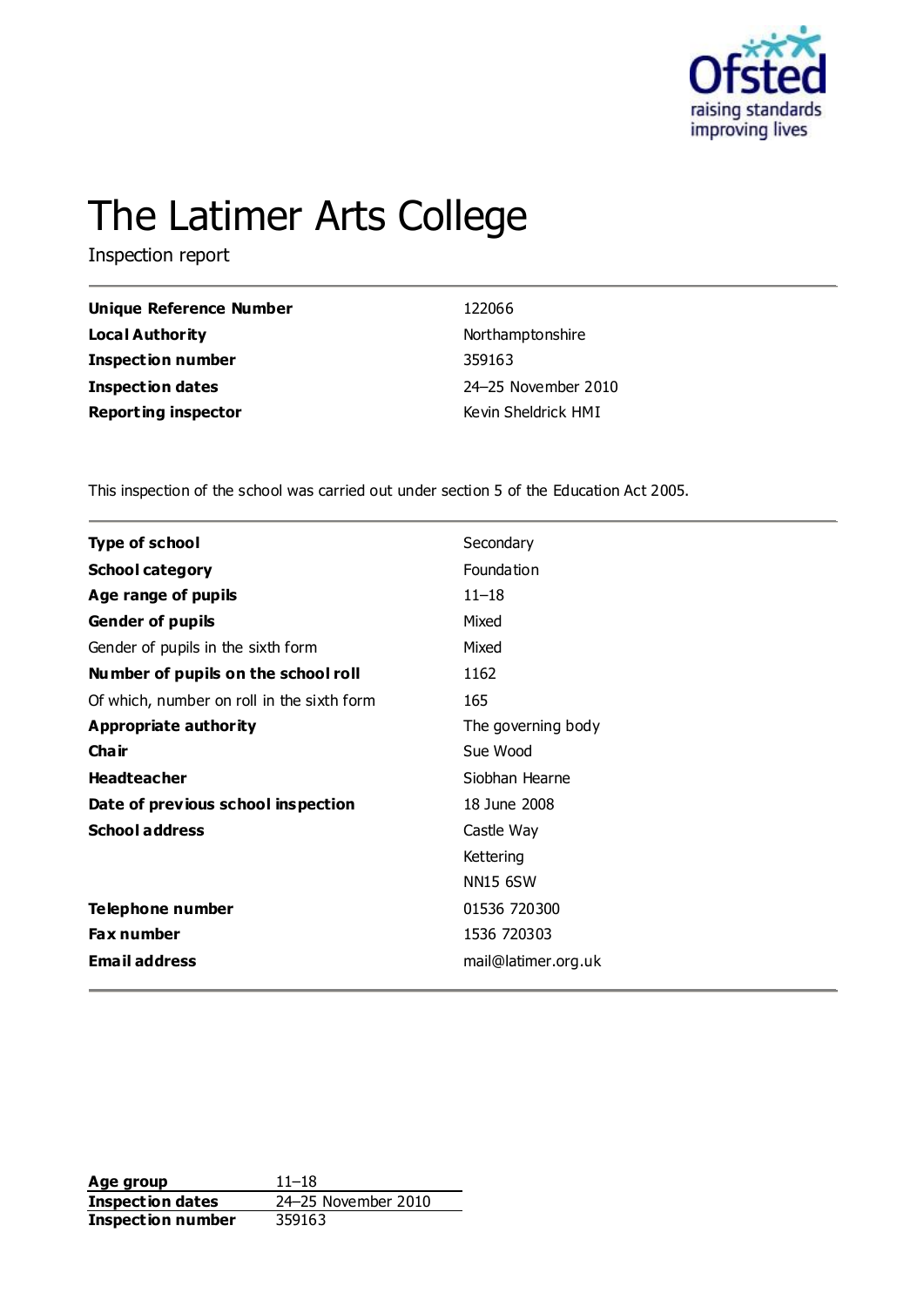The Office for Standards in Education, Children's Services and Skills (Ofsted) regulates and inspects to achieve excellence in the care of children and young people, and in education and skills for learners of all ages. It regulates and inspects childcare and children's social care, and inspects the Children and Family Court Advisory Support Service (Cafcass), schools, colleges, initial teacher training, work-based learning and skills training, adult and community learning, and education and training in prisons and other secure establishments. It assesses council children's services, and inspects services for looked after children, safeguarding and child protection.

Further copies of this report are obtainable from the school. Under the Education Act 2005, the school must provide a copy of this report free of charge to certain categories of people. A charge not exceeding the full cost of reproduction may be made for any other copies supplied.

If you would like a copy of this document in a different format, such as large print or Braille, please telephone 0300 1234 234, or email **[enquiries@ofsted.gov.uk](mailto:enquiries@ofsted.gov.uk)**.

You may copy all or parts of this document for non-commercial educational purposes, as long as you give details of the source and date of publication and do not alter the documentation in any way.

To receive regular email alerts about new publications, including survey reports and school inspection reports, please visit our website and go to 'Subscribe'.

Royal Exchange Buildings St Ann's Square Manchester M2 7LA T: 0300 1234 234 Textphone: 0161 618 8524 E: **[enquiries@ofsted.gov.uk](mailto:enquiries@ofsted.gov.uk)**

W: **[www.ofsted.gov.uk](http://www.ofsted.gov.uk/)**

© Crown copyright 2010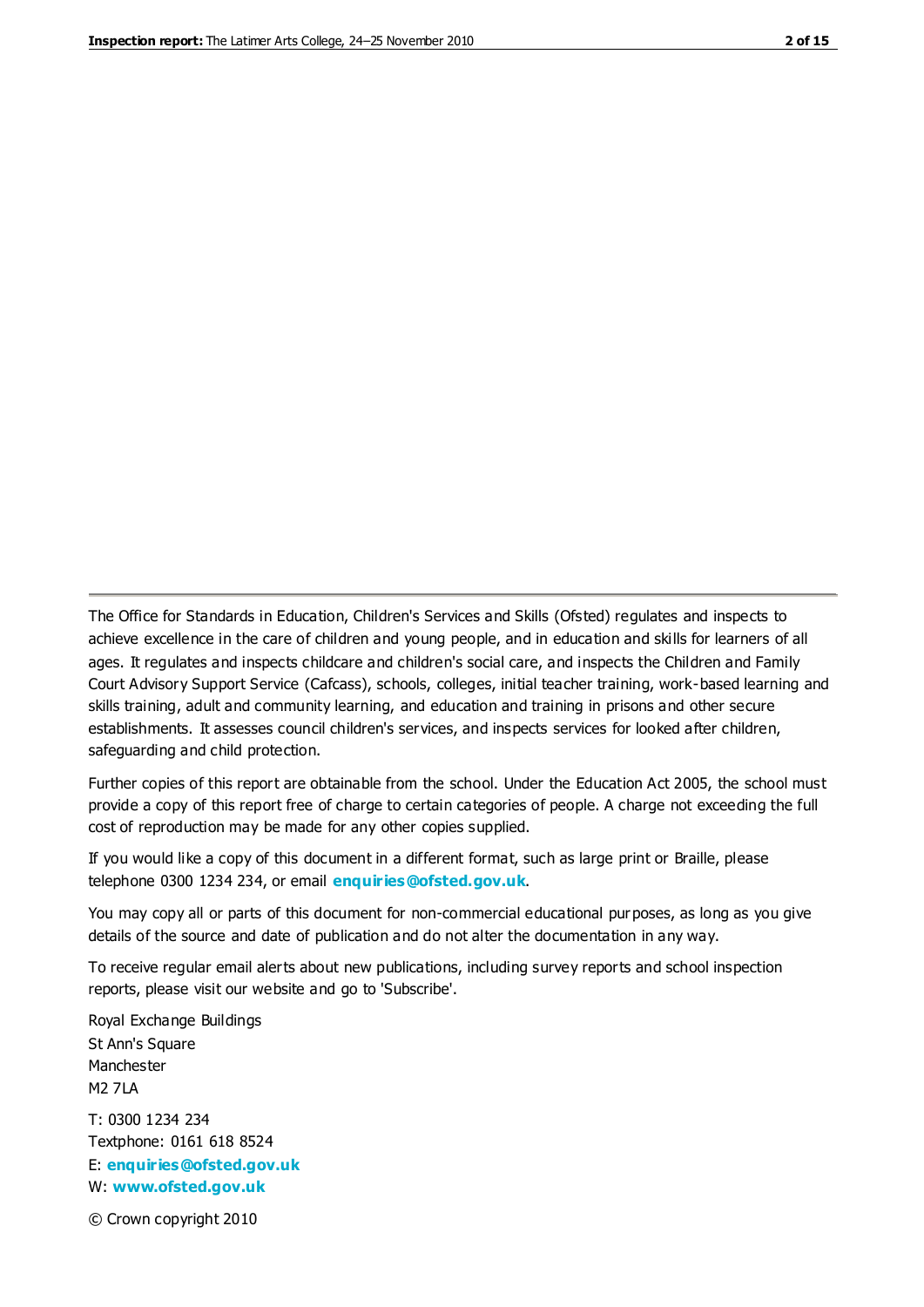# **Introduction**

This inspection was carried out by one of Her Majesty's Inspectors and four additional inspectors. Inspectors observed 44 lessons, taught by 43 teachers, and held meetings with members of the governing body, staff and groups of students. They observed the college's work and looked at documentation relating to planning, monitoring, safeguarding, communications with parents and carers, and analysed questionnaires from 104 parents and carers and 120 students.

The inspection team reviewed many aspects of the college's work. It looked in detail at the following questions.

- To what extent are outcomes improving, particularly in English and mathematics and for the least able students?
- $\blacksquare$  How effectively is the school promoting students' literacy and numeracy skills?
- How well is assessment information used and what impact does this have on the effectiveness of teaching?
- $\blacksquare$  How challenging are targets and what does this indicate about the college's capacity for sustained improvement and the promotion of equal opportunities?

## **Information about the school**

This college is larger than the average-sized secondary school. The proportion of students who have special educational needs and/or disabilities is about two thirds of the national average, but the proportion with a statement of special educational needs is nearly twice the national average. Very few students are from minority ethnic backgrounds. The proportion of students known to be eligible for free school meals is well below the national average. In September 2009, a new principal was appointed. Other members of the college's senior leadership team are also new to their roles. The college has had a specialism in the performing arts since 1997.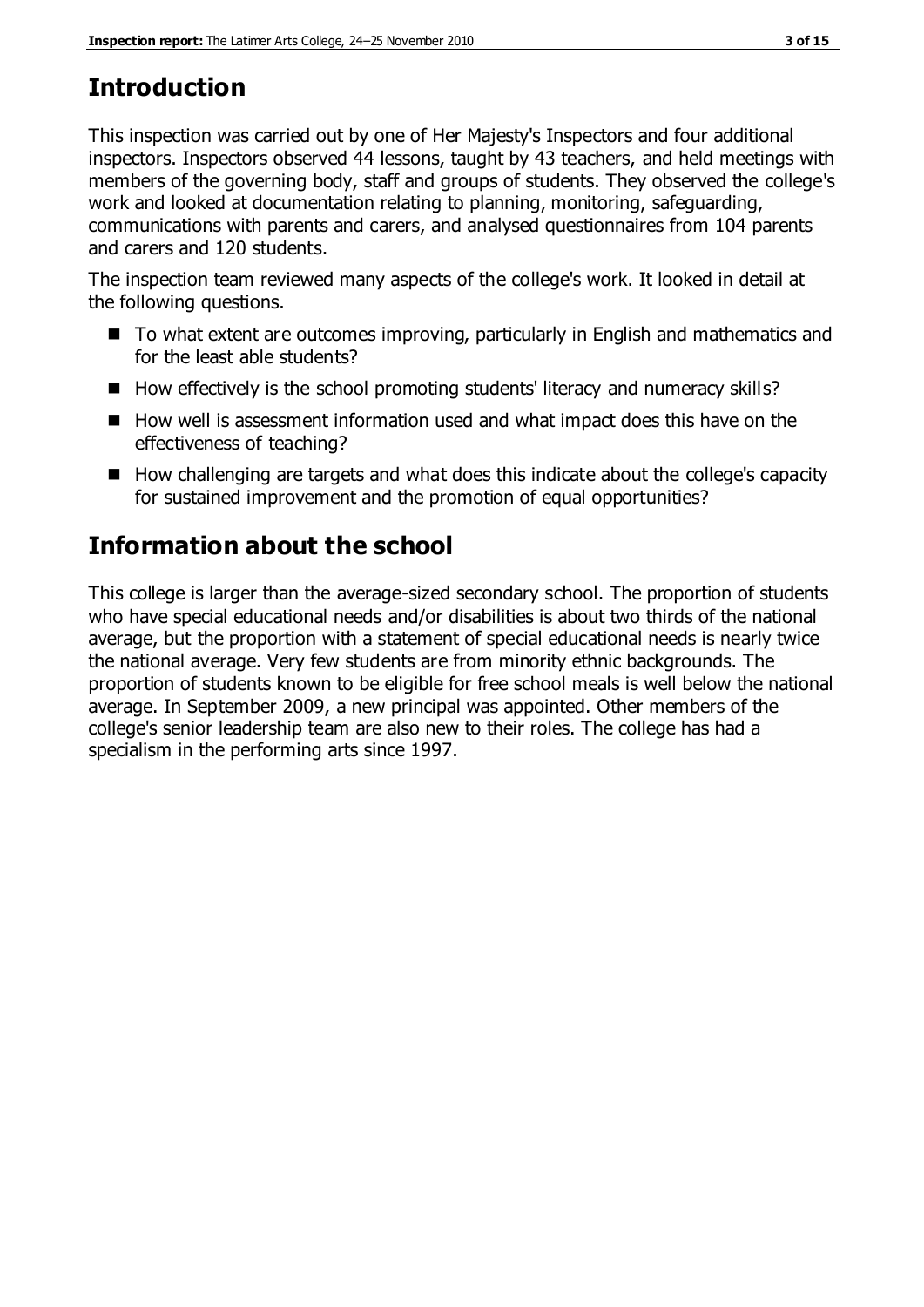## **Inspection judgements**

| Overall effectiveness: how good is the school?  |  |
|-------------------------------------------------|--|
| The school's capacity for sustained improvement |  |

### **Main findings**

In accordance with section 13 (3) of the Education Act 2005, Her Majesty's Chief Inspector is of the opinion that this school requires significant improvement, because it is performing less well than in all the circumstances it could be reasonably expected to perform. The school is, therefore, given a notice to improve. Significant improvement is required in relation to pupils' achievement.

Although Latimer Arts College is not providing an adequate standard of education, it is improving. There are notable strengths in terms of students' personal development. For instance, students are well aware of how to live healthy lives and most make choices accordingly. The 'Support our Students' initiative involves many older students helping those that are younger. The college council is highly involved in discussing how the college can be improved and, as a result, it is valued by students. Students feel safe and parents and carers agree that their children are secure. High quality support for those with special educational needs and/or learning difficulties enables these students to make better progress than their peers.

In the main college and the sixth form, too much teaching is inadequate and not enough is good. Therefore, students' achievement is inadequate. However, the senior leaders have identified the weaknesses that they must address to ensure improvement. Decisive action has been taken across the college to strengthen leadership. The governing body is increasingly aware of the college's strengths and weaknesses and an improved committee structure is enabling its members to hold senior leaders to account more effectively. There are strengths in how assessment information is used outside of lessons by leaders at all levels. For instance, information relating to a range of outcomes is used so improvements can be made to how effectively the college promotes equal opportunities. More challenging targets have been adopted and have raised expectations about what students can achieve. Assessment information is now used well to target support and evaluate the effectiveness of the work of the college. Weaknesses in the approach to safeguarding have been quickly addressed to make this aspect good. Improvements to teaching have resulted in higher levels of enjoyment and students are making better progress although this is not sufficient to overcome the trend of previously lower achievement in the past. The curriculum has improved, so that students with lower abilities are making better progress and higher mathematics results are already being achieved. Students were observed to be making good progress in English and the subjects most closely associated with the college's specialism. Although the specialism has not had sufficient impact on improving attainment, it has contributed to the improved levels of enjoyment. The increasingly reliable tracking of the progress students make also points to an improving picture. These growing strengths mean that the college has a satisfactory capacity for sustained improvement.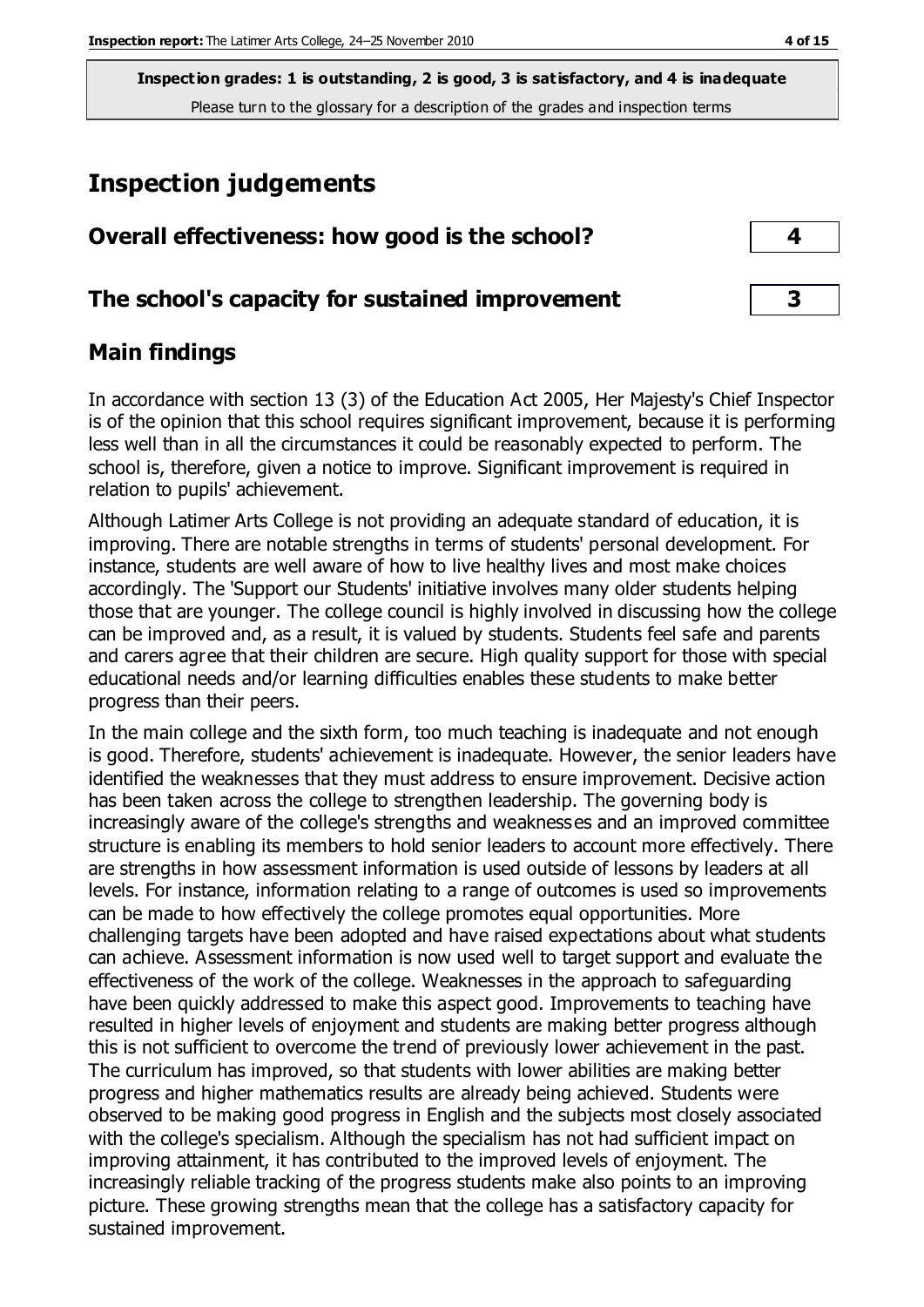Weaknesses in the use of assessment in lessons mean that the next steps in learning are not always identified with sufficient precision and teachers' questioning does not consistently challenge all students. Standards of presentation are often poor and students are not always aware of their targets, partly because marking is often cursory. Although leaders know the strengths and weaknesses in teaching, judgements made about lessons are sometimes generous because insufficient regard is given to the progress made by all groups of students. Literacy and numeracy skills are not promoted sufficiently well throughout the curriculum. Weaknesses in middle leadership have been tackled but these leaders are not sufficiently involved in monitoring teaching and learning. Attendance in the sixth form is too low.

## **What does the school need to do to improve further?**

- Improve the progress students make in the main college and the sixth form by:
	- $-$  eradicating inadequate teaching
	- ensuring all teachers effectively plan lessons that enable all groups of students in lessons make good progress
	- effectively promoting higher standards of presentation
	- $-$  ensuring all students are aware of their challenging targets and what they must do to achieve them
	- improving the use of assessment so that questioning ensures all students are challenged and in order to more accurately determine the next steps in learning
	- ensuring students' literacy and numeracy skills are promoted in all lessons.
- Improve the effectiveness of monitoring and evaluation in the main college and the sixth form by:
	- $-$  increasing middle leaders' involvement in the monitoring of teaching and learning, including regularly reviewing students' work
	- ensuring evaluations of teaching focus on the progress made by all groups of students in lessons
	- $-$  ensuring effective action is taken promptly in response to evaluations of the effectiveness of teaching and the use of assessment.
- Improve the rate of attendance in the sixth form so that it is at least 93% by December 2011.

## **Outcomes for individuals and groups of pupils 4**

Students generally enter the college with above average attainment, although there is some variation and a minority of year groups is closer to average. In the last three years, attainment by the end of Year 11 has been consistently average, although the number of students gaining the higher grades at GCSE has been below average. The average attainment is reflected in the numbers gaining five or more  $A^*$  to C grades, including English and mathematics, at GCSE. The college's results over the last three years, including those for 2010, confirm a picture of inadequate progress overall. Although the progress made by students with lower ability is improving, they continue to make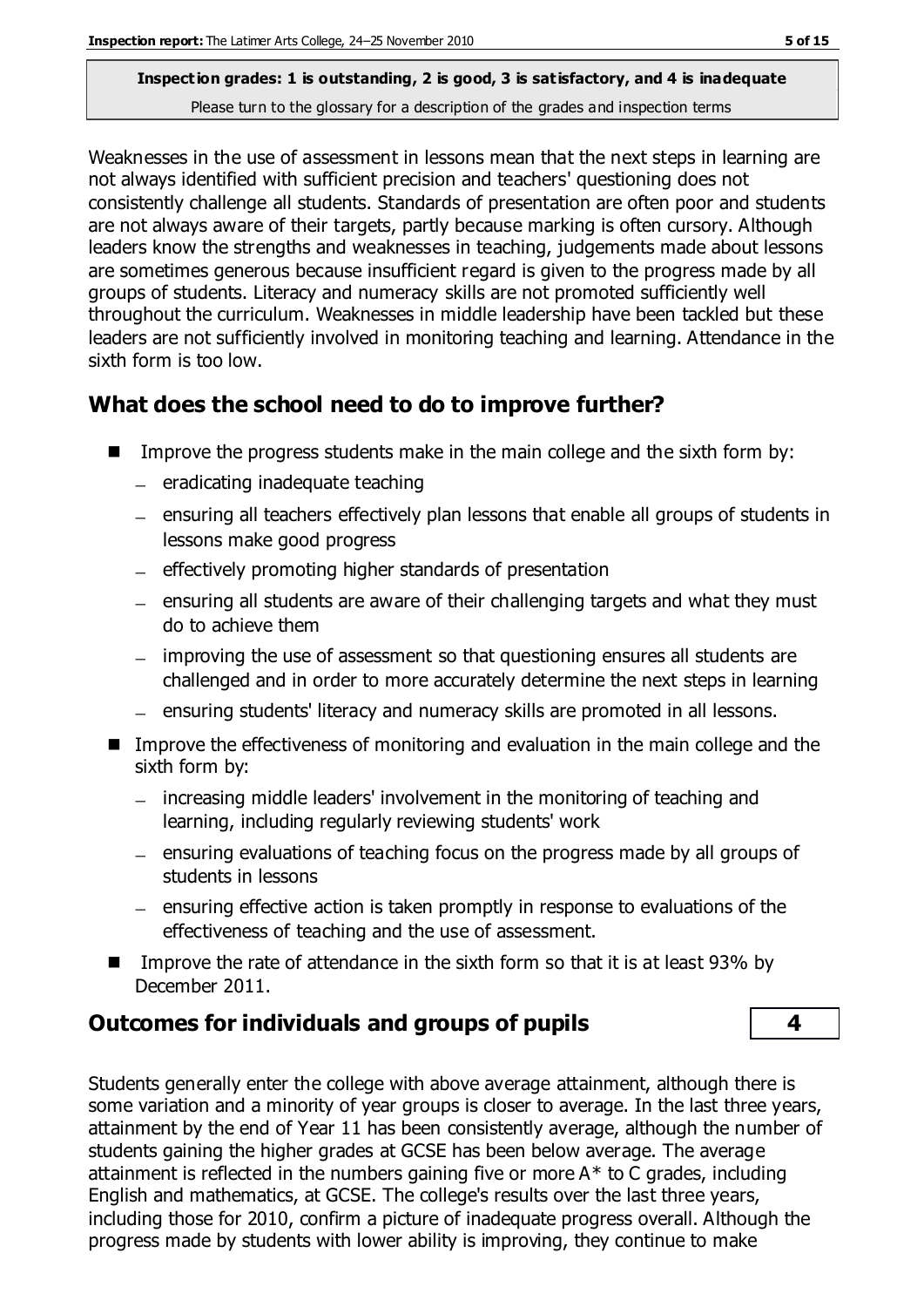inadequate progress, in part because of weaknesses in their literacy and numeracy skills. In lessons students of middle ability make better progress because lessons tend to be pitched at the needs of this group. More-able students make insufficient progress because they are not always challenged. Those students with a statement of special educational needs make better progress than those who are on the special needs register but do not have a statement. There are no significant differences in performance between boys and girls, or those known to be eligible for free school meals. The few students with a statement of special needs with a hearing impairment or other physical disabilities, make good progress. Early entry and module examinations indicate that students are expected to obtain higher results in mathematics next year.

Students' attitudes to learning are generally positive with many showing enthusiasm for their work. When students are given access to the assessment criteria, they show a commendable willingness to work hard to achieve well, although some lack confidence in making improvements. Students take part in at least the minimum recommended amount of physical education each week and many have more exercise through participation in the very wide range of extra-curricular activities. The college effectively promotes students' moral and social development, hence there are strengths in how students behave and they participate well in group work. Leaders recognise that there is still more to do to promote the cultural and spiritual aspects of learning. Students' enjoyment contributes to the above average attendance in the main college.

| Pupils' achievement and the extent to which they enjoy their learning                                                     | 4              |
|---------------------------------------------------------------------------------------------------------------------------|----------------|
| Taking into account:<br>Pupils' attainment <sup>1</sup>                                                                   | 3              |
| The quality of pupils' learning and their progress                                                                        | 4              |
| The quality of learning for pupils with special educational needs and/or disabilities<br>and their progress               | 3              |
| The extent to which pupils feel safe                                                                                      |                |
| Pupils' behaviour                                                                                                         | 3              |
| The extent to which pupils adopt healthy lifestyles                                                                       | 2              |
| The extent to which pupils contribute to the school and wider community                                                   | $\overline{2}$ |
| The extent to which pupils develop workplace and other skills that will contribute to<br>their future economic well-being |                |
| Taking into account:<br>Pupils' attendance <sup>1</sup>                                                                   |                |
| The extent of pupils' spiritual, moral, social and cultural development                                                   | 3              |

These are the grades for pupils' outcomes

<sup>1</sup> The grades for attainment and attendance are: 1 is high; 2 is above average; 3 is broadly average; and 4 is low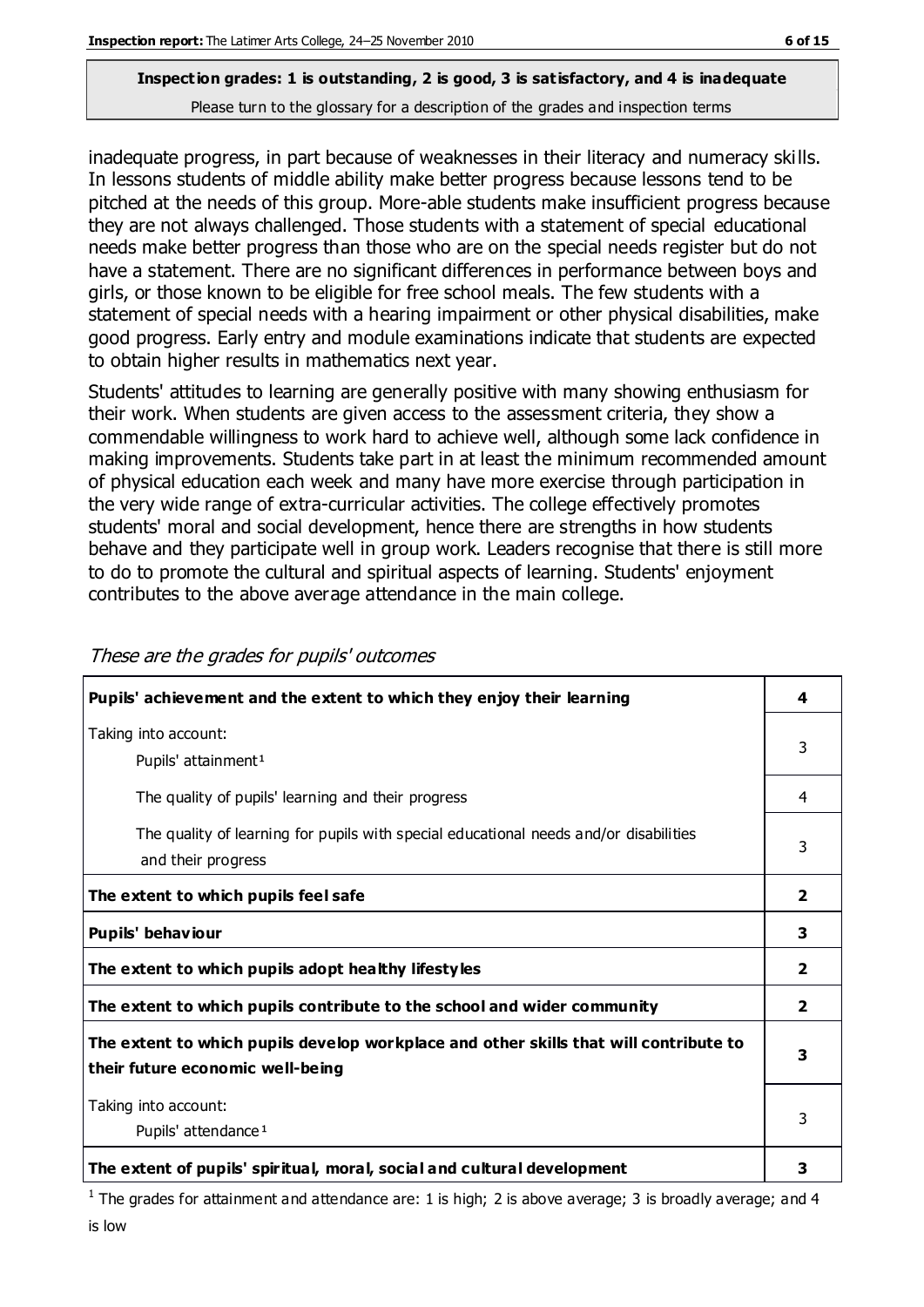#### **How effective is the provision?**

The approach to planning lessons is designed to challenge students of different abilities. In the hands of confident teachers, this is used well to ensure all groups of learners progress well. However, in practice there are too many occasions when work is not matched closely to students' learning needs or to the level they have reached. At such times, there is a lack of challenge particularly for the higher-attaining students in the class. Some questioning probes students' understanding well. A range of strategies is used at times to ensure all students are made to think about appropriate responses. For instance, in a mathematics lesson, the teacher showed determination in ensuring all students justified the extent to which they agreed with a particular response. However, too often teachers accept responses from the keen students without encouraging others to consider the key questions in sufficient depth. Occasionally, the work for the lower-attaining pupils proves to be too difficult and examples were seen of teaching assistants not being able to offer support because the teacher talked for too long. An increasing number of students are aware of their targets, but many are less sure about how to improve their work. Marking often does not provide students with enough information about how to make their work better. The involvement of students in assessing their own progress is improving, but remains inconsistent across the college. Teachers assess students' attainment and progress accurately, but not enough use is made of the information gained from assessments to plan the next stages of learning and to match work closely to their needs.

The adoption of challenging targets and the much more systematic approach to the monitoring of assessment ensure the college is able to target additional support very effectively. Nevertheless, the extent of under-performance caused by weaknesses in teaching is such that this intervention cannot completely compensate for the shortfall.

There are major strengths in the curriculum, for instance the greater range of vocational courses that are better meeting the needs of students, particularly those with lower abilities. Year 7 students enthused about their enjoyable 'Think Big' lessons which are enabling them to be better learners. The college monitors students' participation in extracurricular opportunities and is beginning to take steps to ensure equality of access. Students have a well-rounded education with all undertaking subjects associated with the arts specialism. Students are, rightly, proud of their regular performances and of the outcomes of art and design and of design and technology lessons, which are displayed around in the college.

Leaders can point to many striking examples of steps they have taken to ensure that students whose circumstances make them vulnerable are included. There is an admirably preventative approach to ensure the full inclusion of its physical and hearing impaired students. Persistent absences are low and overall attendance in the main college is above average as a result of the effective strategies the college has developed with outside agencies.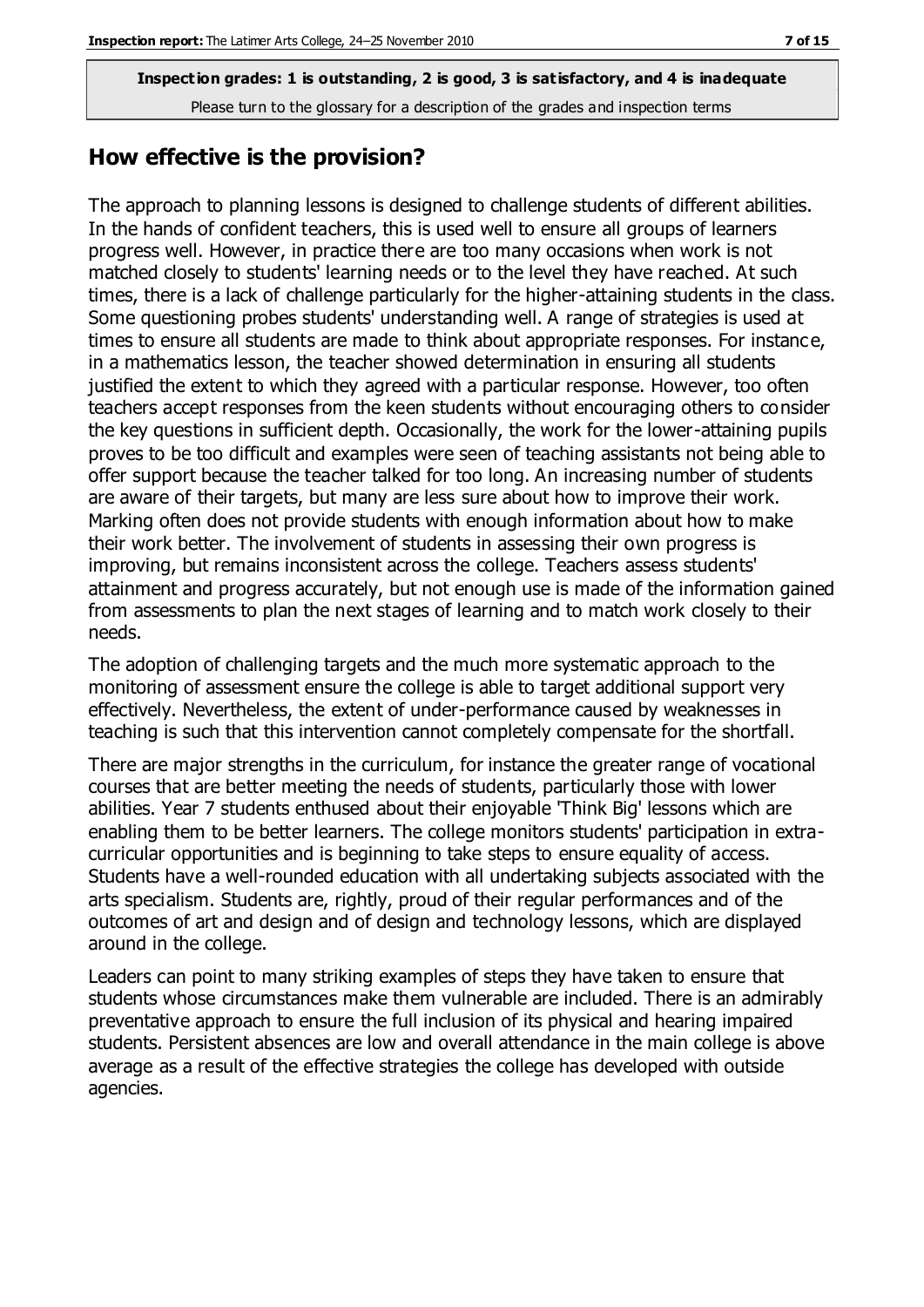**Inspection grades: 1 is outstanding, 2 is good, 3 is satisfactory, and 4 is inadequate**

Please turn to the glossary for a description of the grades and inspection terms

These are the grades for the quality of provision

| The quality of teaching                                                                                    | 4 |
|------------------------------------------------------------------------------------------------------------|---|
| Taking into account:<br>The use of assessment to support learning                                          |   |
| The extent to which the curriculum meets pupils' needs, including, where relevant,<br>through partnerships | З |
| The effectiveness of care, guidance and support                                                            |   |

#### **How effective are leadership and management?**

The new senior leadership team has driven through important improvements that have laid the foundation for more rapid progress to be made. Crucially, the college has much more challenging targets. Important changes to leadership have been made, including in the sixth form. Roles and responsibilities are much clearer and leaders throughout the college are working on the right priorities. The college is working with a range of partners to improve teaching and learning and to offer a more varied curriculum. Although important improvements have been made in a wide number of areas, less progress has been made in improving teaching and the use of assessment in lessons. Weaknesses in the management of teaching and learning are limiting the impact of training activity, even where this is well matched to the needs of staff.

The college has demonstrated a strong commitment to the promotion of equal opportunities and recognises that further action in this area will support the improvement it seeks in outcomes. The college counters all discrimination, for instance through the stance it takes on racist name-calling. Successful action has been taken to ensure the inclusion of the physically disabled and hearing impaired students. The college communicates well with parents and carers, and effective work is being undertaken to ensure the involvement of those whose circumstances are likely to make children vulnerable. However, there is more to do in supporting parents so they can help with their children's learning. There are strengths in the way community cohesion is promoted in terms of the college as a community and the immediate locality. Leaders have, rightly, identified that a future priority it to better promote the national and international aspects of community cohesion. A start has been made but there is still more to do to address these aspects.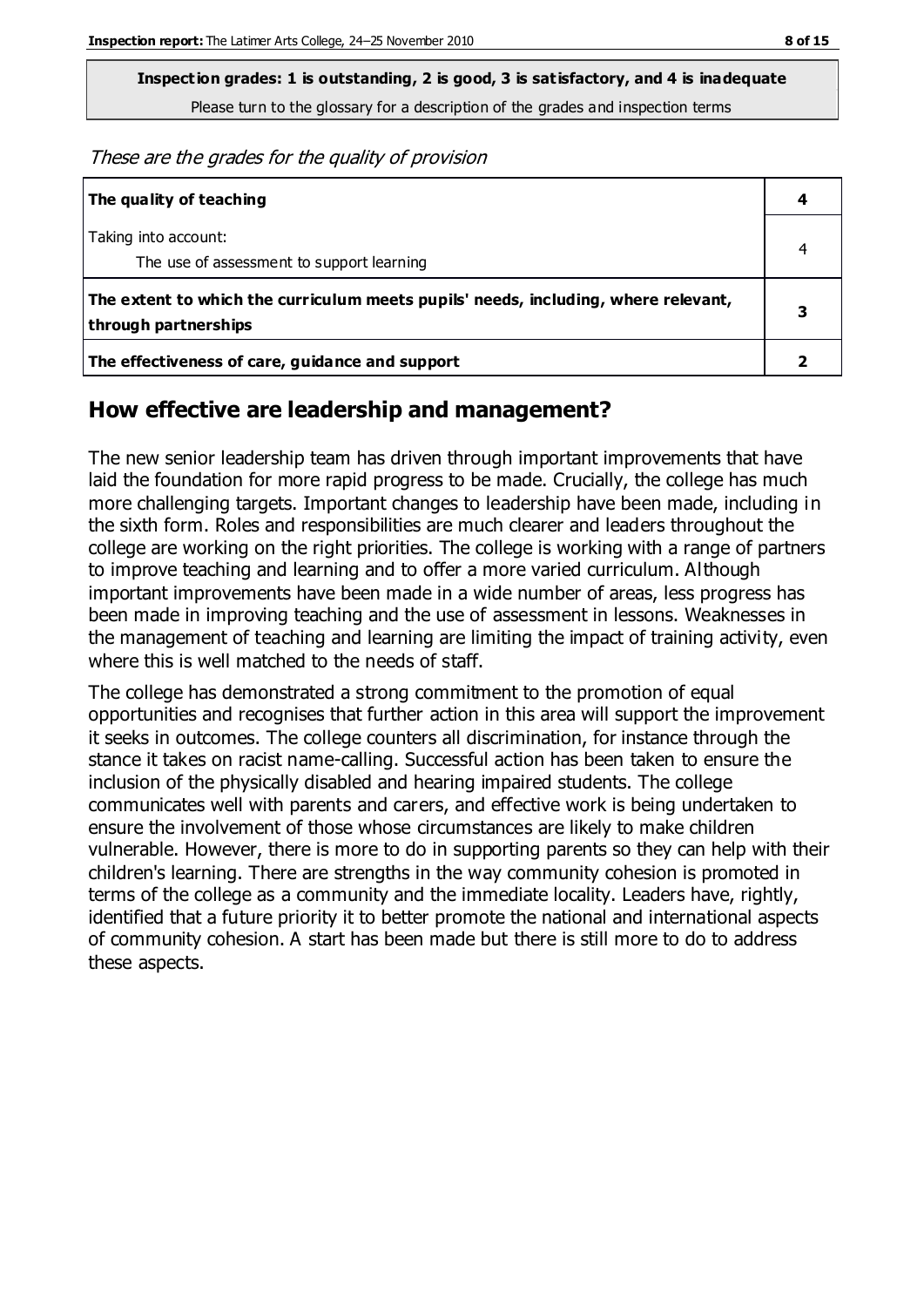**Inspection grades: 1 is outstanding, 2 is good, 3 is satisfactory, and 4 is inadequate**

Please turn to the glossary for a description of the grades and inspection terms

These are the grades for leadership and management

| The effectiveness of leadership and management in embedding ambition and driving<br>improvement                                                                  |              |
|------------------------------------------------------------------------------------------------------------------------------------------------------------------|--------------|
| Taking into account:<br>The leadership and management of teaching and learning                                                                                   | 4            |
| The effectiveness of the governing body in challenging and supporting the<br>school so that weaknesses are tackled decisively and statutory responsibilities met | 3            |
| The effectiveness of the school's engagement with parents and carers                                                                                             | 3            |
| The effectiveness of partnerships in promoting learning and well-being                                                                                           | 3            |
| The effectiveness with which the school promotes equality of opportunity and tackles<br>discrimination                                                           | 3            |
| The effectiveness of safeguarding procedures                                                                                                                     | $\mathbf{z}$ |
| The effectiveness with which the school promotes community cohesion                                                                                              | 3            |
| The effectiveness with which the school deploys resources to achieve value for money                                                                             | 4            |

#### **Sixth form**

The sixth form outcomes largely reflect those in the main college. Over the last three years, students have not made enough progress because teaching and the use of assessment are inadequate. Members of the sixth form make a strong and positive contribution with almost all working in some way to support younger students. Sixth form students are also involved in providing leadership in a number of areas, for instance through the college council and the work the college undertakes supporting arts development in local primary schools. Students reported that there have been improvements to the climate for learning in the sixth form, with more evidence of private study taking place. Although students take care to ensure their personal well- being, the low level of attendance in the sixth for is?a cause for concern.

In the more effective lessons, sixth formers are skilfully enabled to use the assessment criteria in order to take responsibility for achieving their challenging targets. However, in too many lessons, teaching is pitched at the middle and the full ability range is not sufficiently challenged. Only recently, have more challenging targets been established but their use is not fully embedded. For instance, some students who did well at AS-level have not had their targets reviewed to reflect their better performance. However, students reported that generally they do receive the support and guidance they need. Leaders are beginning to work with other providers to offer a greater range of courses.?

Until recently, leaders and managers have not been effective in ensuring at least satisfactory outcomes. Targets have not been sufficiently challenging and monitoring and evaluation have not been effective in ensuring at least a satisfactory level of provision. Since September 2010, a new leadership team has been in place and a clear plan has been produced to bring about improvement. Although this team is new to the role, it is beginning to demonstrate a more robust approach to using data.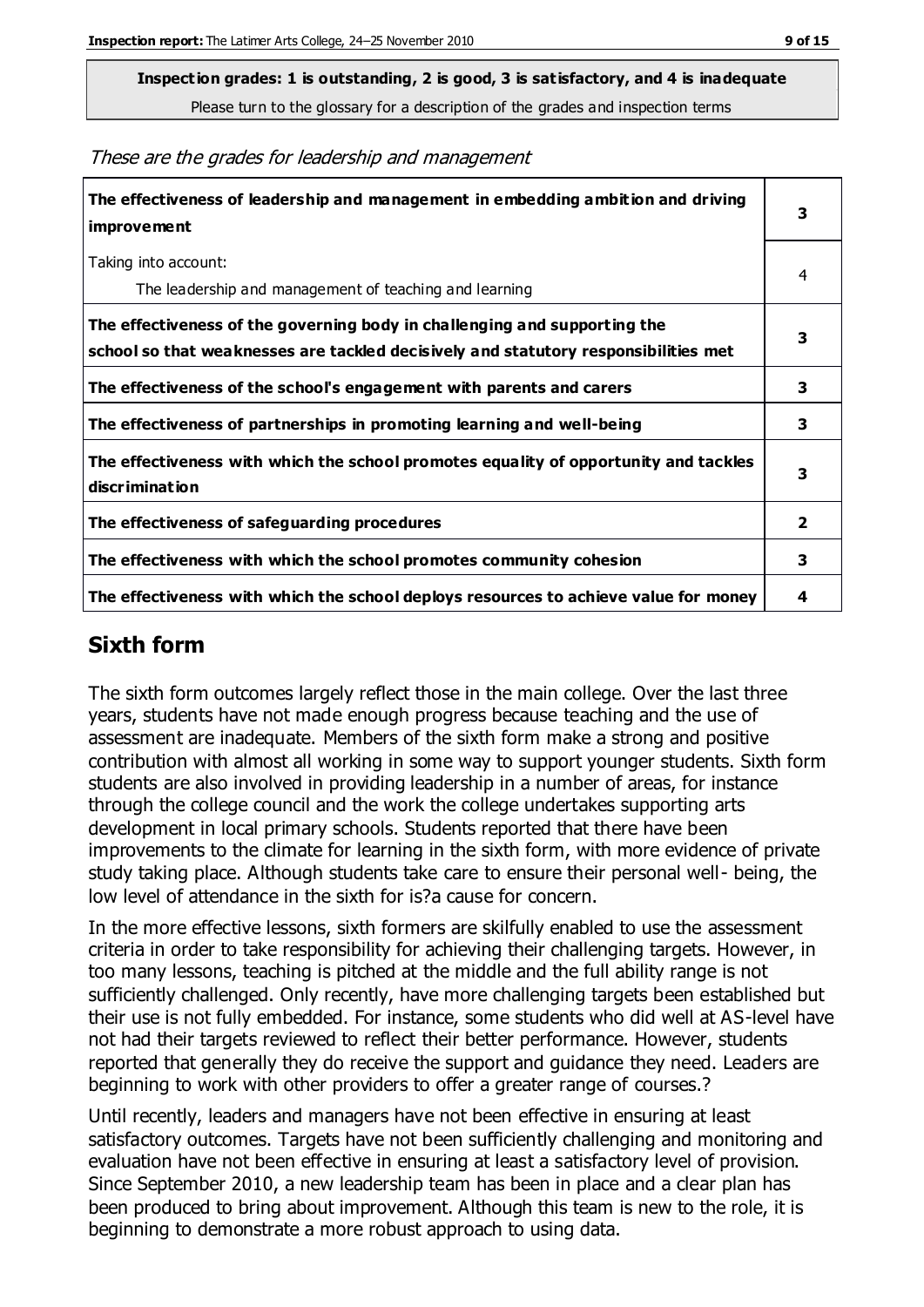These are the grades for the sixth form

| $\mid$ Overall effectiveness of the sixth form |  |
|------------------------------------------------|--|
| Taking into account:                           |  |
| Outcomes for students in the sixth form        |  |
| The quality of provision in the sixth form     |  |
| Leadership and management of the sixth form    |  |

### **Views of parents and carers**

Parents and carers are supportive of the college and the large majority agreed with all the statements in the questionnaire. Almost all parents and carers think their child enjoys college. A very small minority of parents and carers disagreed that the college helps their child to have a healthy lifestyle or that the college takes account of parental views. Inspectors investigated these aspects and found there are plans to do more to improve both these areas. A few parents disagreed with the statement relating to the college dealing effectively with unacceptable behaviour. During the inspection, there were a few examples of unacceptable behaviour associated with inadequate teaching. Additionally, a very small minority of parents and carers also disagreed that the college is led and managed effectively. The inspection evidence supports the views that further improvement is required in the quality of teaching and learning and in monitoring and evaluating the college's effectiveness. These have been highlighted as areas for improvement.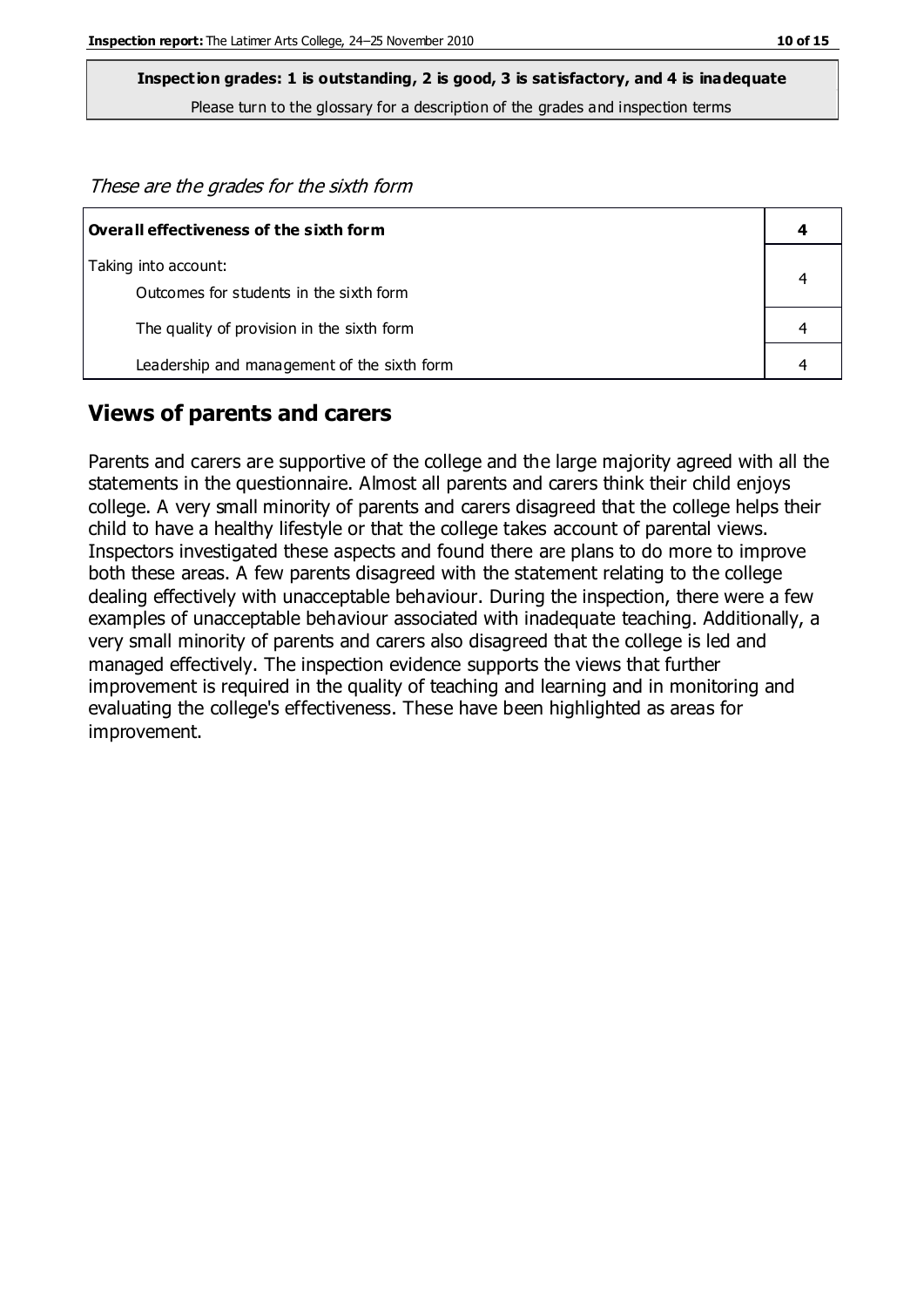#### **Responses from parents and carers to Ofsted's questionnaire**

Ofsted invited all the registered parents and carers of pupils registered at The Latimer Arts College to complete a questionnaire about their views of the school.

In the questionnaire, parents and carers were asked to record how strongly they agreed with 13 statements about the school. The inspection team received 104 completed questionnaires by the end of the on-site inspection. In total, there are 1162 pupils registered at the school.

| <b>Statements</b>                                                                                                                                                                                                                                       | <b>Strongly</b><br>agree |               | Agree        |               | <b>Disagree</b> |                |                | <b>Strongly</b><br>disagree |  |
|---------------------------------------------------------------------------------------------------------------------------------------------------------------------------------------------------------------------------------------------------------|--------------------------|---------------|--------------|---------------|-----------------|----------------|----------------|-----------------------------|--|
|                                                                                                                                                                                                                                                         | <b>Total</b>             | $\frac{0}{0}$ | <b>Total</b> | $\frac{0}{0}$ | <b>Total</b>    | $\frac{0}{0}$  | <b>Total</b>   | $\frac{1}{2}$               |  |
| My child enjoys school                                                                                                                                                                                                                                  | 37                       | 36            | 61           | 59            | 3               | 3              | 3              | $\mathbf{3}$                |  |
| The school keeps my child<br>safe                                                                                                                                                                                                                       | 35                       | 34            | 58           | 56            | 8               | 8              | 1              | $\mathbf{1}$                |  |
| My school informs me about<br>my child's progress                                                                                                                                                                                                       | 36                       | 35            | 61           | 59            | 3               | 3              | $\mathbf{1}$   | $\mathbf{1}$                |  |
| My child is making enough<br>progress at this school                                                                                                                                                                                                    | 36                       | 35            | 61           | 59            | 5               | 5              | 1              | $\mathbf{1}$                |  |
| The teaching is good at this<br>school                                                                                                                                                                                                                  | 25                       | 24            | 66           | 63            | 3               | 3              | 1              | $\mathbf{1}$                |  |
| The school helps me to<br>support my child's learning                                                                                                                                                                                                   | 31                       | 30            | 55           | 53            | 13              | 13             | $\mathbf 0$    | $\mathbf 0$                 |  |
| The school helps my child to<br>have a healthy lifestyle                                                                                                                                                                                                | 23                       | 22            | 62           | 60            | 14              | 13             | $\mathbf{1}$   | $\mathbf{1}$                |  |
| The school makes sure that<br>my child is well prepared for<br>the future (for example<br>changing year group,<br>changing school, and for<br>children who are finishing<br>school, entering further or<br>higher education, or entering<br>employment) | 31                       | 30            | 55           | 53            | $\overline{7}$  | $\overline{7}$ | $\mathbf{1}$   | 1                           |  |
| The school meets my child's<br>particular needs                                                                                                                                                                                                         | 41                       | 39            | 51           | 49            | 9               | 9              | $\mathbf 0$    | $\mathbf 0$                 |  |
| The school deals effectively<br>with unacceptable behaviour                                                                                                                                                                                             | 27                       | 26            | 53           | 51            | 10              | 10             | 7              | 7                           |  |
| The school takes account of<br>my suggestions and concerns                                                                                                                                                                                              | 21                       | 20            | 62           | 60            | 12              | 12             | 0              | 0                           |  |
| The school is led and<br>managed effectively                                                                                                                                                                                                            | 32                       | 31            | 55           | 53            | 11              | 11             | $\overline{2}$ | $\overline{2}$              |  |
| Overall, I am happy with my<br>child's experience at this<br>school                                                                                                                                                                                     | 39                       | 38            | 58           | 56            | 5               | 5              | $\mathbf{1}$   | $\mathbf{1}$                |  |

The table above summarises the responses that parents and carers made to each statement. The percentages indicate the proportion of parents and carers giving that response out of the total number of completed questionnaires. Where one or more parents and carers chose not to answer a particular question, the percentages will not add up to 100%.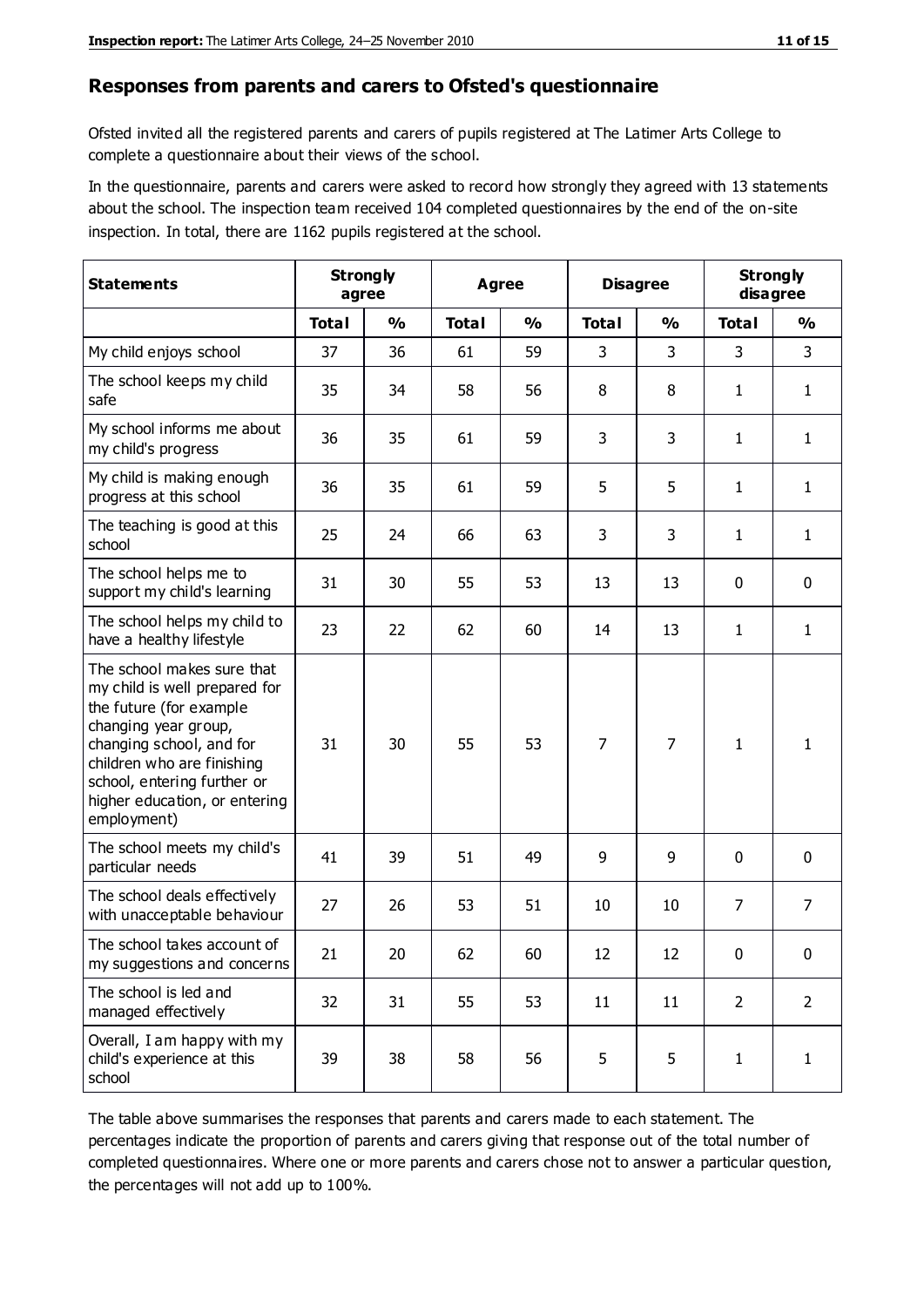## **Glossary**

| Grade   | <b>Judgement</b> | <b>Description</b>                                                                                                                                                                                                            |
|---------|------------------|-------------------------------------------------------------------------------------------------------------------------------------------------------------------------------------------------------------------------------|
| Grade 1 | Outstanding      | These features are highly effective. An outstanding school<br>provides exceptionally well for all its pupils' needs.                                                                                                          |
| Grade 2 | Good             | These are very positive features of a school. A school that<br>is good is serving its pupils well.                                                                                                                            |
| Grade 3 | Satisfactory     | These features are of reasonable quality. A satisfactory<br>school is providing adequately for its pupils.                                                                                                                    |
| Grade 4 | Inadequate       | These features are not of an acceptable standard. An<br>inadequate school needs to make significant improvement<br>in order to meet the needs of its pupils. Ofsted inspectors<br>will make further visits until it improves. |

### **What inspection judgements mean**

### **Overall effectiveness of schools**

|                       | Overall effectiveness judgement (percentage of schools) |      |                     |                   |
|-----------------------|---------------------------------------------------------|------|---------------------|-------------------|
| <b>Type of school</b> | <b>Outstanding</b>                                      | Good | <b>Satisfactory</b> | <b>Inadequate</b> |
| Nursery schools       | 58                                                      | 36   | 4                   | 2                 |
| Primary schools       | 8                                                       | 43   | 40                  | 9                 |
| Secondary schools     | 10                                                      | 35   | 42                  | 13                |
| Sixth forms           | 13                                                      | 39   | 45                  | 3                 |
| Special schools       | 33                                                      | 42   | 20                  | 4                 |
| Pupil referral units  | 18                                                      | 40   | 29                  | 12                |
| All schools           | 11                                                      | 42   | 38                  | 9                 |

New school inspection arrangements were introduced on 1 September 2009. This means that inspectors now make some additional judgements that were not made previously.

The data in the table above are for the period 1 September 2009 to 31 March 2010 and are the most recently published data available (see **[www.ofsted.gov.uk](http://www.ofsted.gov.uk/)**). Please note that the sample of schools inspected during the autumn and spring terms 2009/10 was not representative of all schools nationally, as weaker schools are inspected more frequently than good or outstanding schools.

Percentages are rounded and do not always add exactly to 100. Secondary school figures in clude those that have sixth forms, and sixth form figures include only the data specifically for sixth form inspection judgements.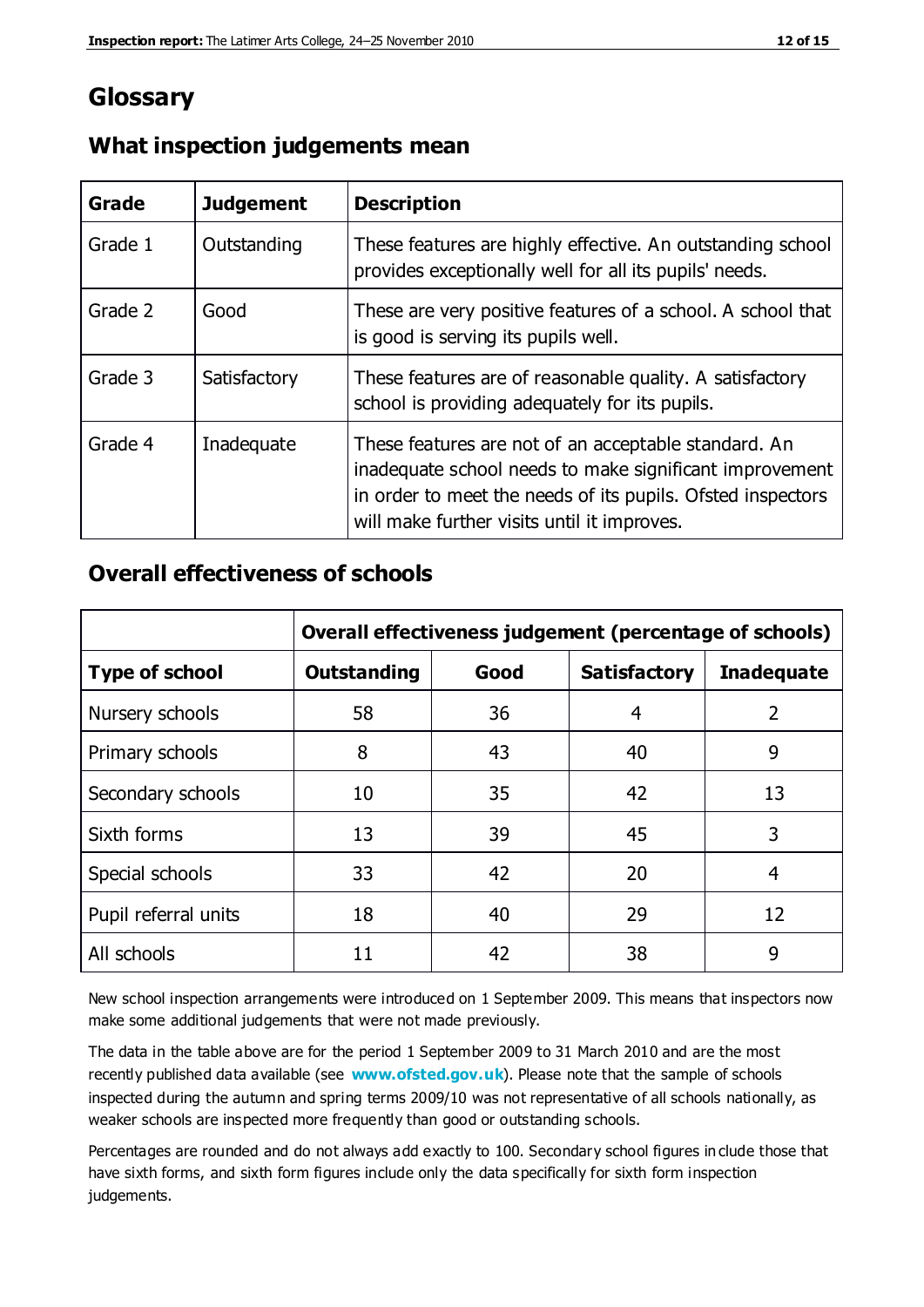## **Common terminology used by inspectors**

| Achievement:                  | the progress and success of a pupil in their learning,<br>development or training.                                                                                                                                                          |  |
|-------------------------------|---------------------------------------------------------------------------------------------------------------------------------------------------------------------------------------------------------------------------------------------|--|
| Attainment:                   | the standard of the pupils' work shown by test and<br>examination results and in lessons.                                                                                                                                                   |  |
| Capacity to improve:          | the proven ability of the school to continue<br>improving. Inspectors base this judgement on what<br>the school has accomplished so far and on the quality<br>of its systems to maintain improvement.                                       |  |
| Leadership and management:    | the contribution of all the staff with responsibilities,<br>not just the headteacher, to identifying priorities,<br>directing and motivating staff and running the school.                                                                  |  |
| Learning:                     | how well pupils acquire knowledge, develop their<br>understanding, learn and practise skills and are<br>developing their competence as learners.                                                                                            |  |
| <b>Overall effectiveness:</b> | inspectors form a judgement on a school's overall<br>effectiveness based on the findings from their<br>inspection of the school. The following judgements,<br>in particular, influence what the overall effectiveness<br>judgement will be. |  |
|                               | The school's capacity for sustained<br>improvement.                                                                                                                                                                                         |  |
|                               | Outcomes for individuals and groups of pupils.                                                                                                                                                                                              |  |
|                               | The quality of teaching.                                                                                                                                                                                                                    |  |
|                               | The extent to which the curriculum meets<br>pupils' needs, including, where relevant,<br>through partnerships.                                                                                                                              |  |
|                               | The effectiveness of care, guidance and<br>support.                                                                                                                                                                                         |  |
| Progress:                     | the rate at which pupils are learning in lessons and<br>over longer periods of time. It is often measured by<br>comparing the pupils' attainment at the end of a key                                                                        |  |

stage with their attainment when they started.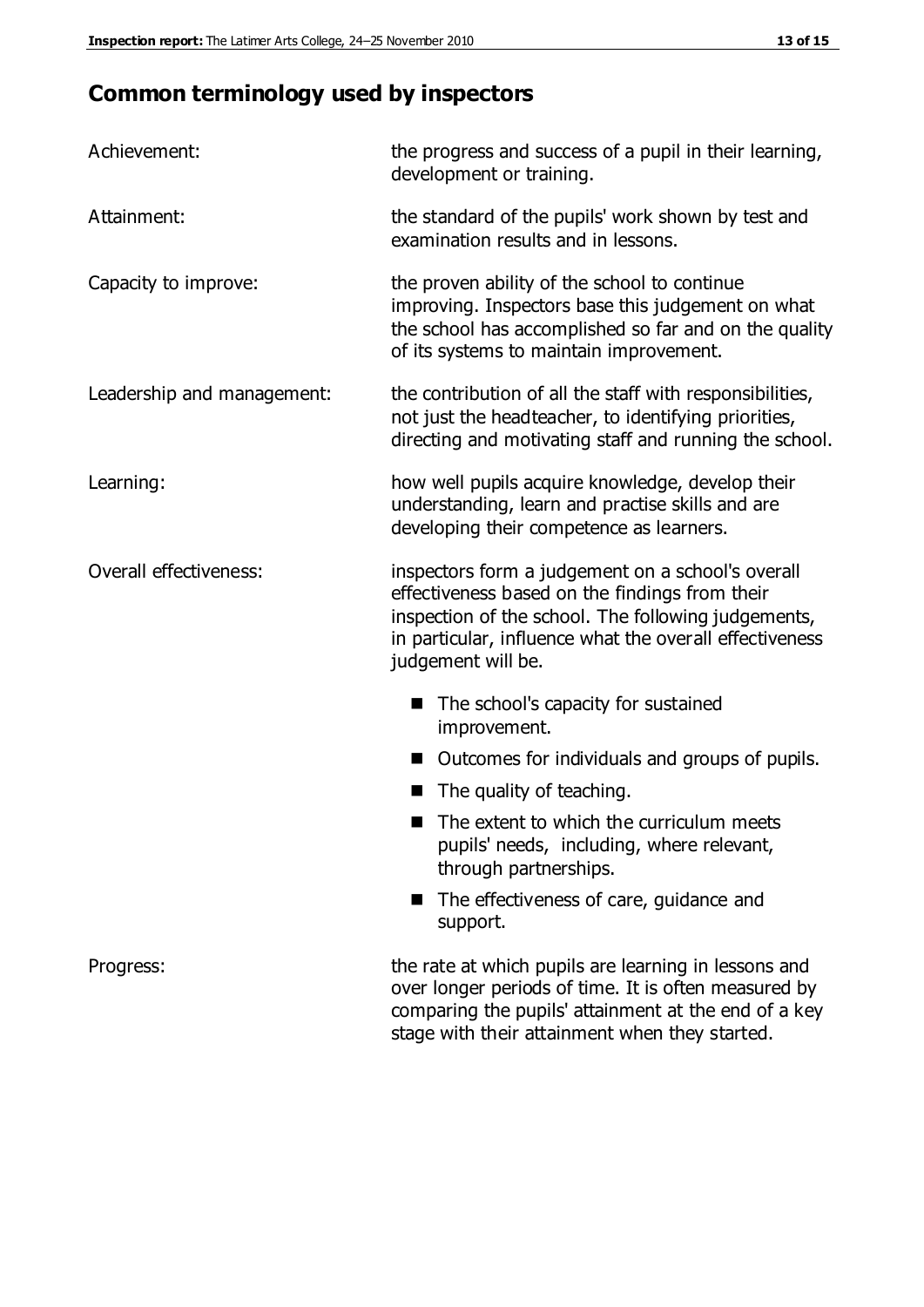#### **This letter is provided for the school, parents and carers to share with their children. It describes Ofsted's main findings from the inspection of their school.**

improving lives

This letter is provided for the college, parents and carers to share with their children. It describes Ofsted's main findings from the inspection of their college.

26 November 2010

#### Dear Students **Inspection of The Latimer Arts College, Kettering, NN15 6SW**

Following the inspection of your college, I would particularly like to thank the students we interviewed for the perceptive views they gave.

Although attainment is average, weaknesses in teaching are such that too many of you do not make enough progress during your time at the college. For this reason, we concluded that the quality of education provided is inadequate although there are some important strengths. Foremost, your college's leadership team knows what to do to improve provision and has already made a start. The college does a good job in ensuring you contribute to both the college and the wider community, and in encouraging you to be healthy. We concluded that the care and guidance you receive is good because, for example, you told us that you feel safe and there is always an adult you can talk to. The college ensures that you get well-timed support when you need it. You told us that you enjoy college and we could see why. The college provides a wide range of extra-curricular opportunities, often associated with the art specialism. In addition, we think that in most lessons teachers try to actively involve you in a range of activities.

To improve further, we have asked the college's leaders to ensure you make good progress by better matching the lessons to your needs. We have asked that you receive more feedback on what you should do to achieve your challenging targets. You can all help by asking questions to ensure you are clear about what you should do to improve. In lessons, we have asked that teachers adopt more strategies to ensure you all have an opportunity to consider fully the important questions. In addition, teachers should do more to remind you of the importance of good presentation in your work. We have also asked that leaders check regularly to make sure that these things are happening in lessons. Through your effective college council, you can give your opinions about how well the college is ensuring everyone follows this guidance. I wish you all the best for the future.

Yours sincerely

Kevin Sheldrick Her Majesty's Inspector